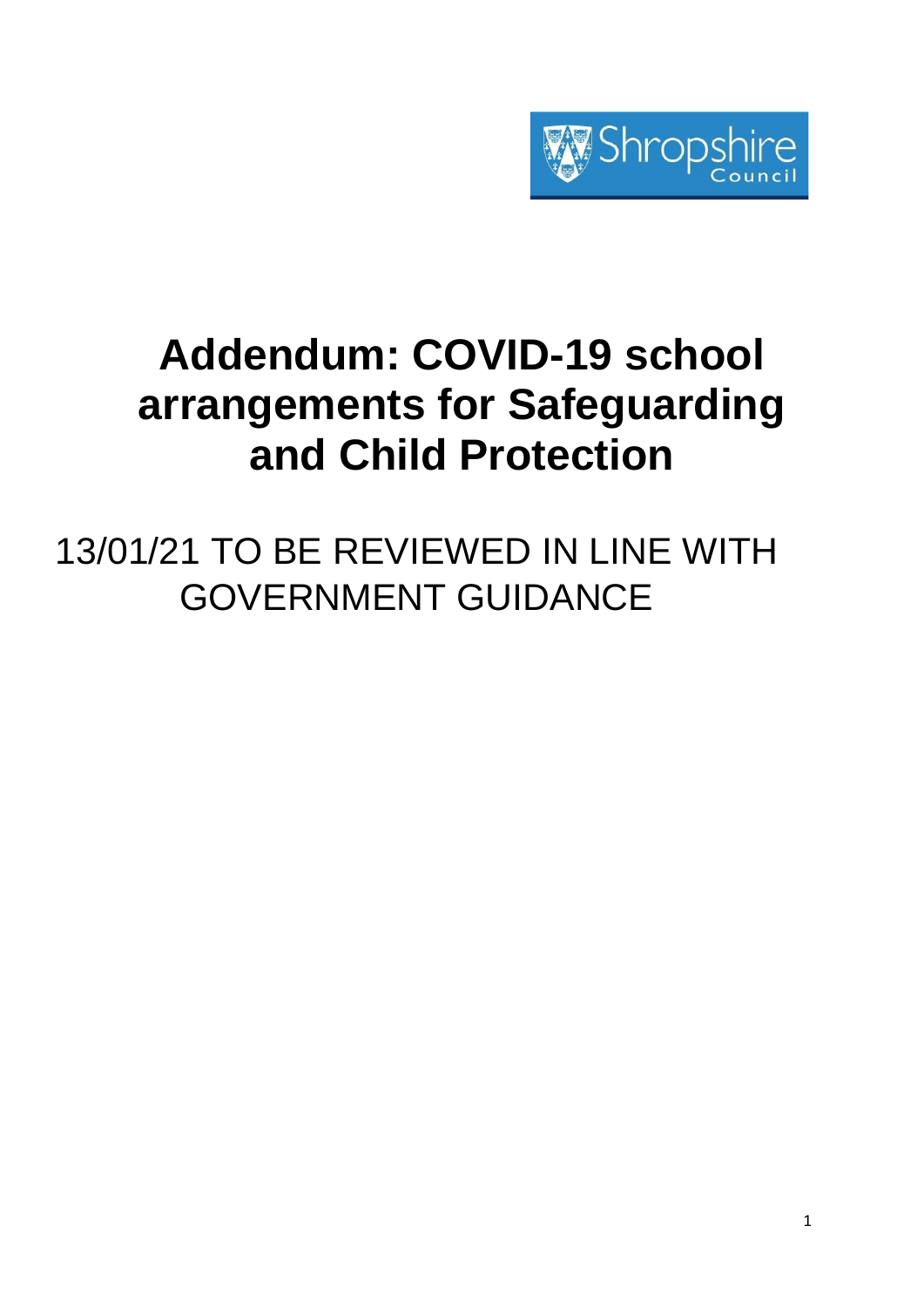| <b>Contents</b>                                    | Page |  |
|----------------------------------------------------|------|--|
| Purpose                                            | 3    |  |
| Designated safeguarding lead                       | 4    |  |
| Reporting a concern                                | 4    |  |
| Safeguarding training and induction                | 5    |  |
| Safer recruitment                                  | 5    |  |
| Managing contact with pupils                       | 6    |  |
| School attendance and engagement                   | 8    |  |
| Online safety                                      | 9    |  |
| Supporting children in school                      | 11   |  |
| Peer on peer abuse                                 | 11   |  |
| Supporting children's mental health and well-being |      |  |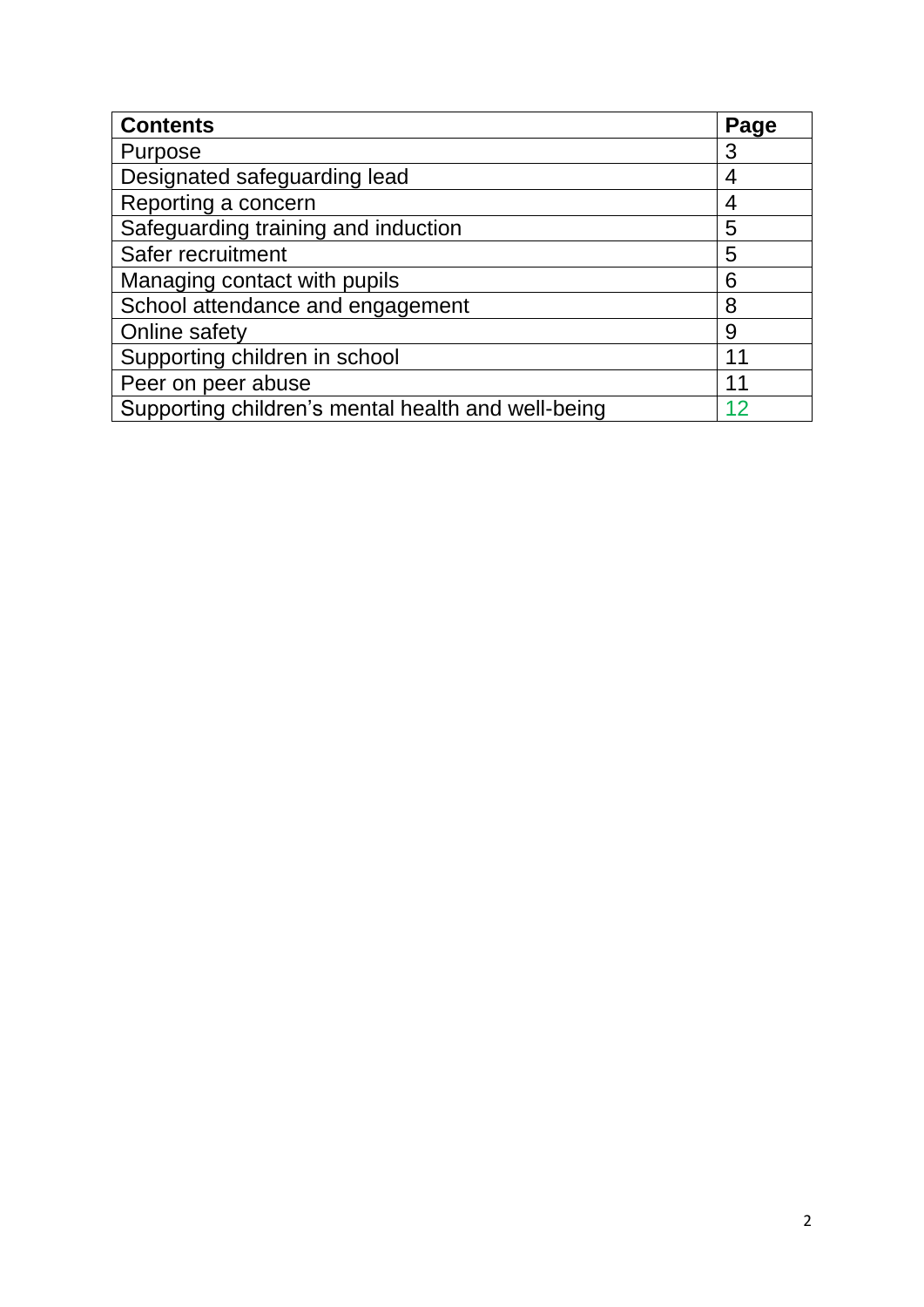## **Purpose**

This addendum must be unique to your school/setting and needs to reflect the practise within your school/setting. Keeping Children Safe in Education 2020 provides clarity that education settings should have their own individual safeguarding policy. Multi-Academy Trusts may have an overarching addendum policy, but each school must be able to include procedures and information that is particularly relevant to them. It is each settings responsibility to ensure their own policy is compliant with Keeping Children Safe in Education, Early Years Foundation Stage and current [Government advice.](https://www.gov.uk/government/publications/coronavirus-covid-19-maintaining-educational-provision/guidance-for-schools-colleges-and-local-authorities-on-maintaining-educational-provision)

From 5<sup>th</sup> January 2021 parents were asked to keep their children at home, wherever possible, and for schools to remain open only for those children of workers critical to the COVID-19 response - who absolutely need to attend.

Schools and all childcare providers were asked to provide care for a limited number of children - children who are vulnerable, and children whose parents are critical to the COVID-19 response and cannot be safely cared for at home.

This addendum of the Clee Hill Community Academy Child Protection and Safeguarding policy contains details of our individual safeguarding arrangements. We will follow updated Government advice and regularly review as and when necessary.

| $\cdots$ ,               |                    |           |                              |  |
|--------------------------|--------------------|-----------|------------------------------|--|
| Role                     | <b>Name</b>        | Contact   | Email                        |  |
|                          |                    | number    |                              |  |
| Designated               | <b>Ceri Little</b> | 01584890  | Ceri.little@chcacademy.co.uk |  |
| Safeguarding Lead        |                    | 384       |                              |  |
| <b>Deputy Designated</b> | Sian Pugh          | 01584 890 | Sian.pugh@chcacademy.co.uk   |  |
| Lead                     |                    | 384       | Gill.hyde@chcacademy.co.uk   |  |

## **Key contacts**

# **What is the definition of vulnerable children in relation to this guidance?**

Vulnerable children and young people include those who:

- are assessed as being in need under section 17 of the Children Act 1989, including children and young people who have a child in need plan, a child protection plan or who are a looked-after child
- have an education, health and care (EHC) plan
- have been identified as otherwise vulnerable by educational providers or local authorities (including children's social care services), and who could therefore benefit from continued full-time attendance, this might include:
	- children and young people on the edge of receiving support from children's social care services or in the process of being referred to children's services
	- adopted children or children on a special guardianship order
	- those at risk of becoming NEET ('not in employment, education or training')
	- those living in temporary accommodation
	- those who are young carers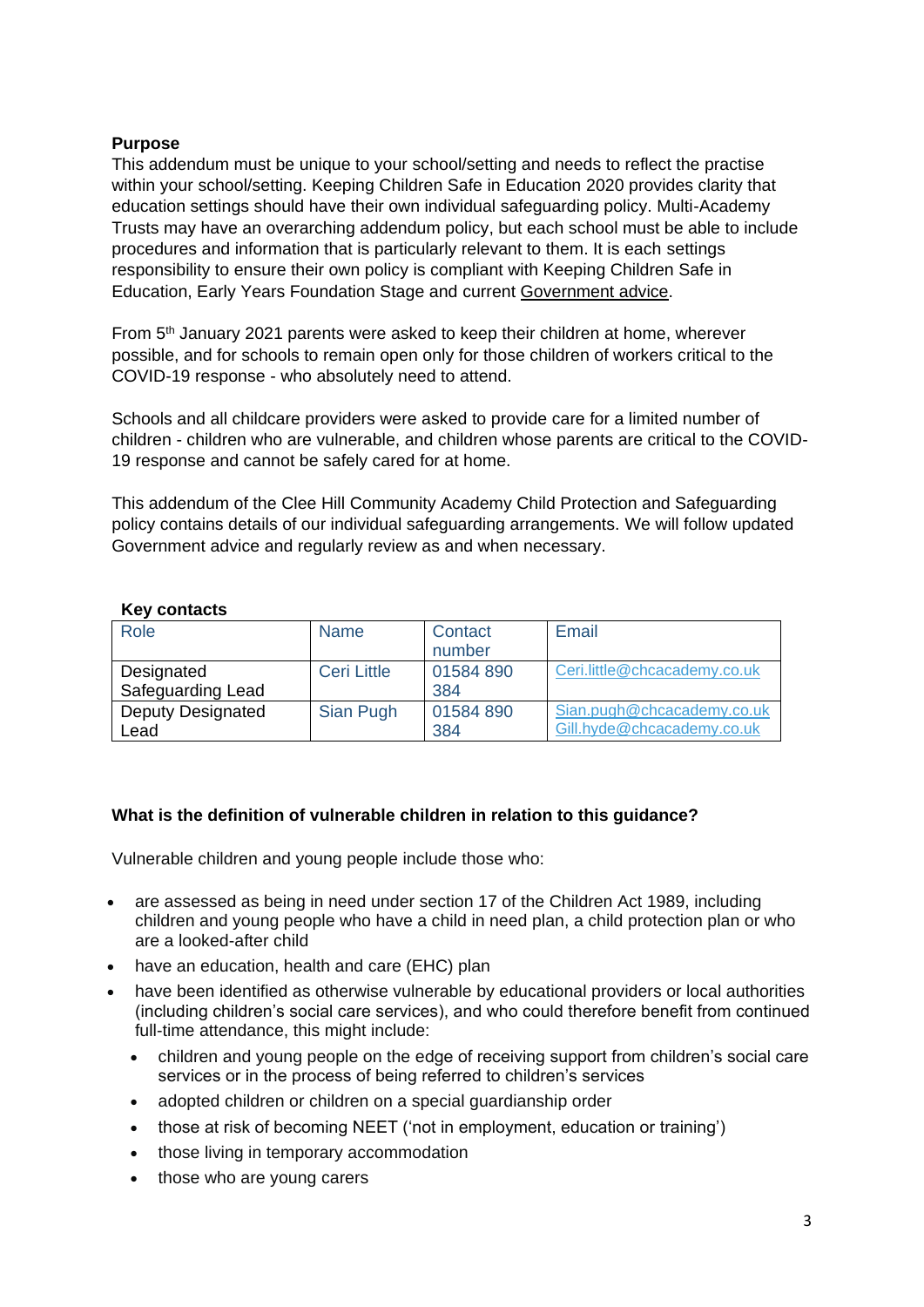- those who may have difficulty engaging with remote education at home (for example due to a lack of devices or quiet space to study)
- children with behaviour issues that may impact on their ability to engage with remote education or successfully reintegrate when schools re-open to all children.
- care leavers
- others at the provider and local authority's discretion including pupils and students who need to attend to receive support or manage risks to their mental health

#### **1.Designated Safeguarding Lead**

Clee Hill Community Academy has a Designated Safeguarding Lead (DSL) and a Deputy DSL.

The Designated Safeguarding Lead is: Ceri Little

The Deputy Designated Safeguarding Lead is: Sian Pugh/ Gill Hyde

The optimal scenario is to have a trained DSL (or deputy) available on site. Where this is not the case a trained DSL (or deputy) will be available to be contacted via phone or online video, for example, when working from home.

Where a trained DSL (or deputy) is not on site, in addition to the above, a senior leader will assume responsibility for co-ordinating safeguarding on site. This might include updating and managing access to child protection records and liaising with the offsite DSL (or deputy) and as required liaising with children's social care where they require access to children in need and/or to carry out statutory assessments.

It is important that all Clee Hill Community Academy staff and volunteers have access to a trained DSL (or deputy). On each day, the staff on site will be made aware of who that person is and how to contact them.

The DSL will continue to engage with social workers, and attend all multi-agency meetings, which can be done remotely.

The DSL (or deputy) should provide support to teachers and pastoral staff to ensure that contact is maintained with children (and their families) who are not yet returning to school or college. Where possible staff should try and speak directly to children to help identify any concerns. Staff should be encouraged (where possible) to make calls from the school or college site via school or college phones and devices. Where staff use personal phones to make calls, they should withhold their personal number.

## **2. Reporting a concern**

Where staff have a concern about a child, they should continue to follow the process outlined in the school Child Protection & Safeguarding Policy.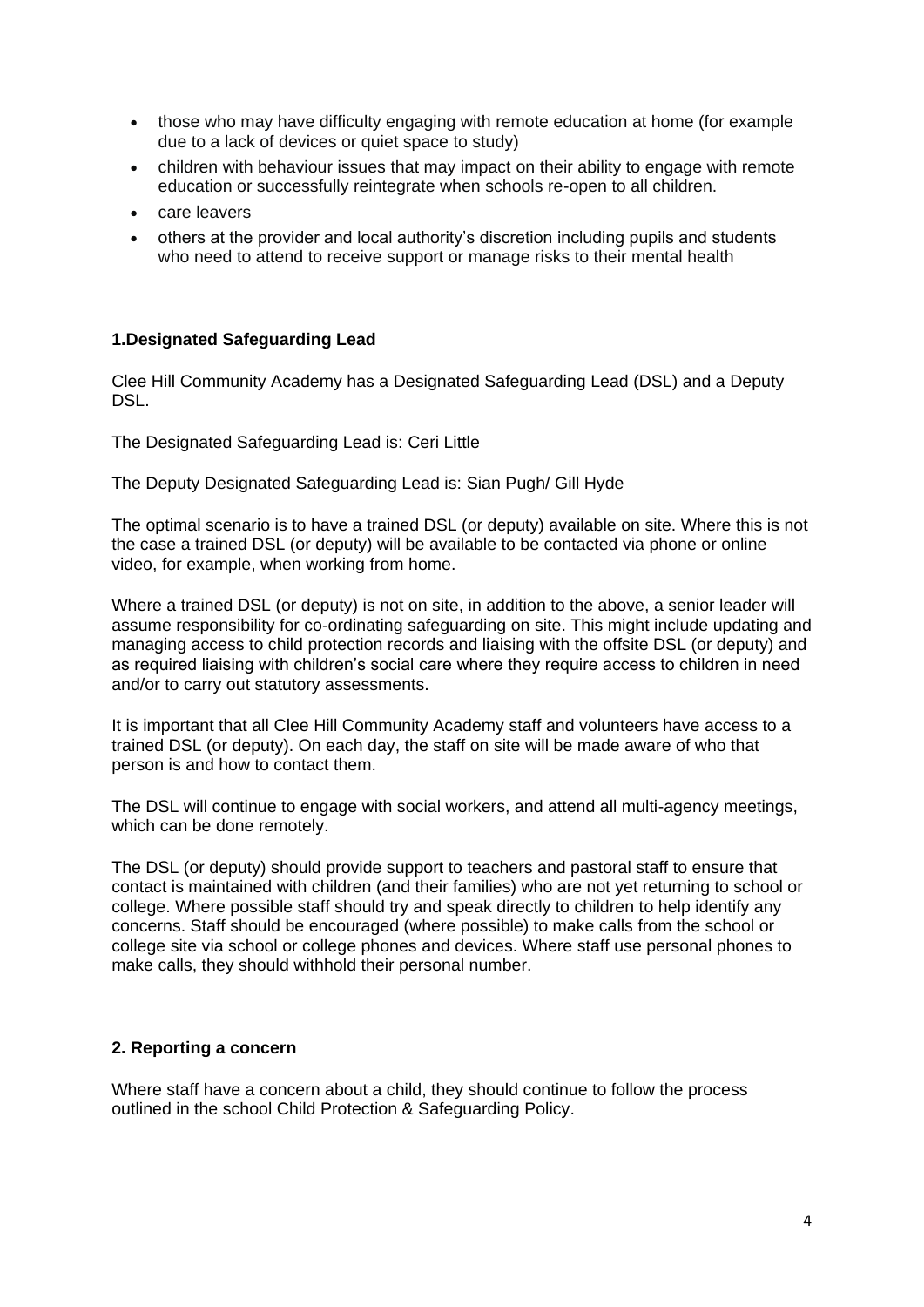If a member of staff cannot access children's safeguarding records from home, they should email the Designated Safeguarding Lead and Headteacher. This will ensure that the concern is received.

Staff are reminded of the need to report any concern immediately and without delay.

Our School recognises that there will be challenges as children start to return to school after lockdown. Clee Hill Community Academy will ensure that there are opportunities for staff members to have conversations with children to discuss their experience of being at home during lockdown. The school recognise that some children will have been exposed to further abuse and neglect and will therefore provide opportunities to enable children to talk about any worries they may have. Clee Hill Community Academy will do this through PSHE lessons, worry boxes, 1:1 conversations etc.

Where staff are concerned about an adult working with children in the school, they should report the concern to the Headteacher. If there is a requirement to make a notification to the Headteacher whilst away from school, this should be done verbally and followed up with an email to the Headteacher.

Concerns around the Headteacher should be directed to the Chair of Governors: Mr Hylton Smith [\(Hylton.smith@chcacademy.co.uk\)](mailto:Hylton.smith@chcacademy.co.uk)

## **3. Safeguarding training and induction**

Shropshire Council will be delivering DSL training remotely, therefore there are still opportunities for DSL's to access their training should their certification expire. If another member of staff needs to take on the role of DSL they can access 'Newly Appointed DSL training'.

All existing school staff have had safeguarding training and have read part 1 of Keeping Children Safe in Education (2020). The DSL should communicate with staff any new local arrangements, so they know what to do if they are worried about a child.

Where new staff are recruited, or new volunteers enter Clee Hill Community Academy, they will continue to be provided with a safeguarding induction.

As part of the school induction, they will be directed to a copy of the Clee Hill Community Academy Child protection policy, confirmation of local processes and confirmation of DSL arrangements.

The DSLs (and deputies) at Clee Hill Community Academy will continue to do what they reasonably can to keep up to date with safeguarding developments, such as via Shropshire Safeguarding Community Partnerships, newsletters and professional advice groups (add in specifics to personalise).

## **4. Safer recruitment/volunteers and movement of staff**

It remains essential that people who are unsuitable are not allowed to enter the children's workforce or gain access to children. When recruiting new staff, Clee Hill Community Academy will continue to follow the relevant safer recruitment processes for their setting, including, as appropriate, relevant sections of Keeping Children Safe in Education (2020).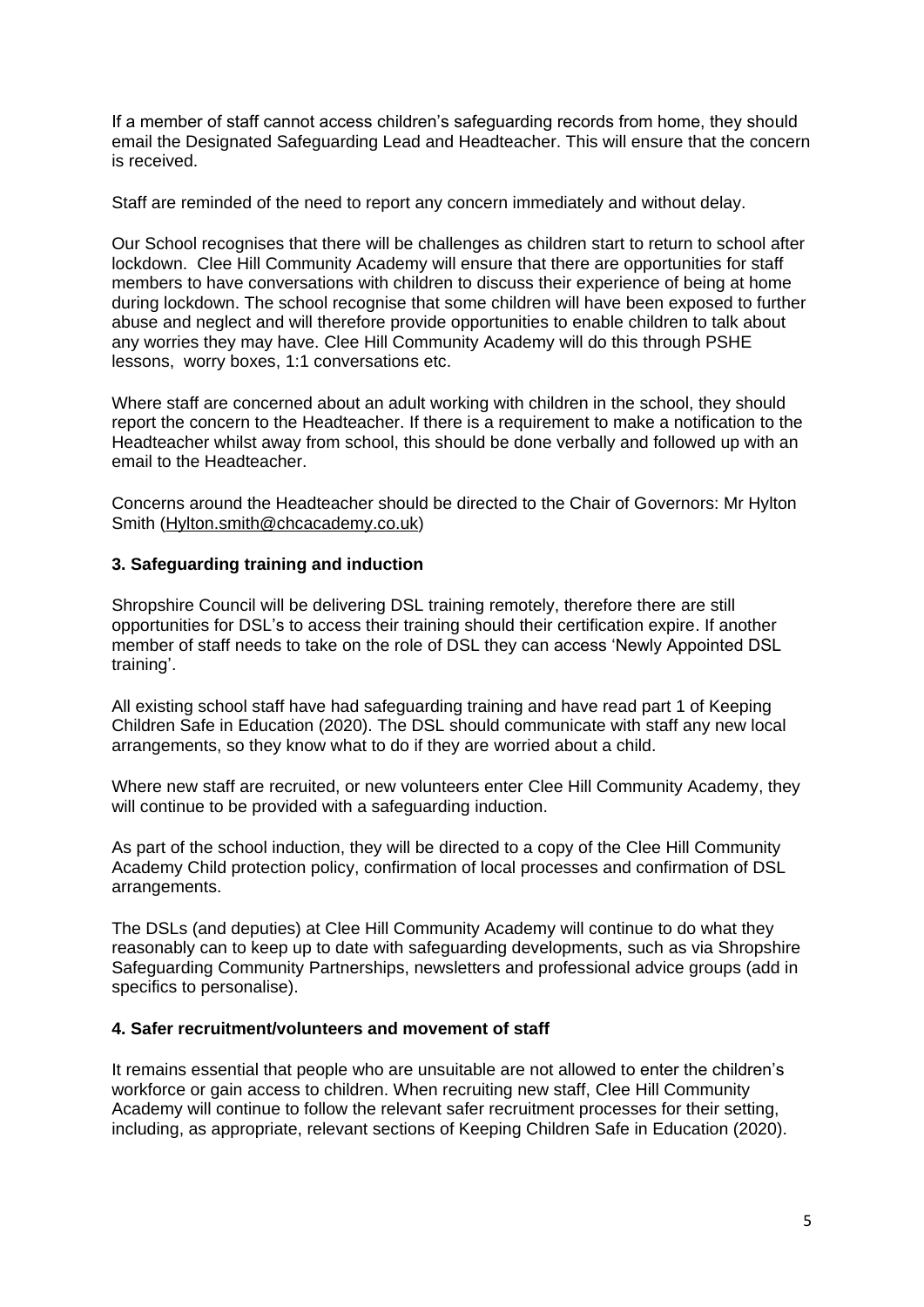In response to COVID-19, the Disclosure and Barring Service (DBS) has made changes to its guidance on standard and enhanced DBS identification checking to minimise the need for face-to-face contact.

If staff are deployed from another education or children's workforce setting to our school, we will take into account the DfE supplementary guidance on safeguarding children during the COVID-19 pandemic and will accept portability as long as the current employer confirms in writing that:

- the individual has been subject to all safer recruitment checks set out in Keeping Children Safe in Education 2020, including an enhanced DBS and children's barred list check
- the individual has been subject to relevant child protection training
- there are no known concerns about the individual's suitability to work with children
- there is no ongoing disciplinary investigation relating to that individual.

There is no requirement to obtain a new DBS check for returning staff who have continued to be employed but have not been working in regulated activity during partial school closures. If for any reason the school or college have concerns about the individual, they may obtain a new check in the usual way.

Where Clee Hill Community Academy are utilising volunteers, we will continue to follow the checking and risk assessment process as set out in KCSIE 2020. Under no circumstances will a volunteer who has not been checked be left unsupervised or allowed to work in regulated activity.

Clee Hill Community Academy will continue to follow the legal duty to refer to the DBS anyone who has harmed or poses a risk of harm to a child or vulnerable adult. Full details can be found in KCSIE 2020.

Clee Hill Community Academy will continue to consider and make referrals to the Teaching Regulation Agency (TRA) as referred to in KCSIE 2020 and the TRA's 'Teacher misconduct advice for making a referral.

During the COVID-19 period all referrals should be made by emailing [Misconduct.Teacher@education.gov.uk](mailto:Misconduct.Teacher@education.gov.uk)

Whilst acknowledging the challenge of the current national emergency, it is essential from a safeguarding perspective that any school is aware, on any given day, which staff/volunteers will be in the school or college, and that appropriate checks have been carried out, especially for anyone engaging in regulated activity. As such, Clee Hill Community Academy will continue to keep the single central record (SCR) up to date as outlined in KCSIE 2020.

## **5. Managing contact with pupils and families**

#### **5.1 Assessment of risk**

All vulnerable pupils should be identified by school/setting based on potential risk and gradings given to those pupils in order of priority: Red, Amber, Green.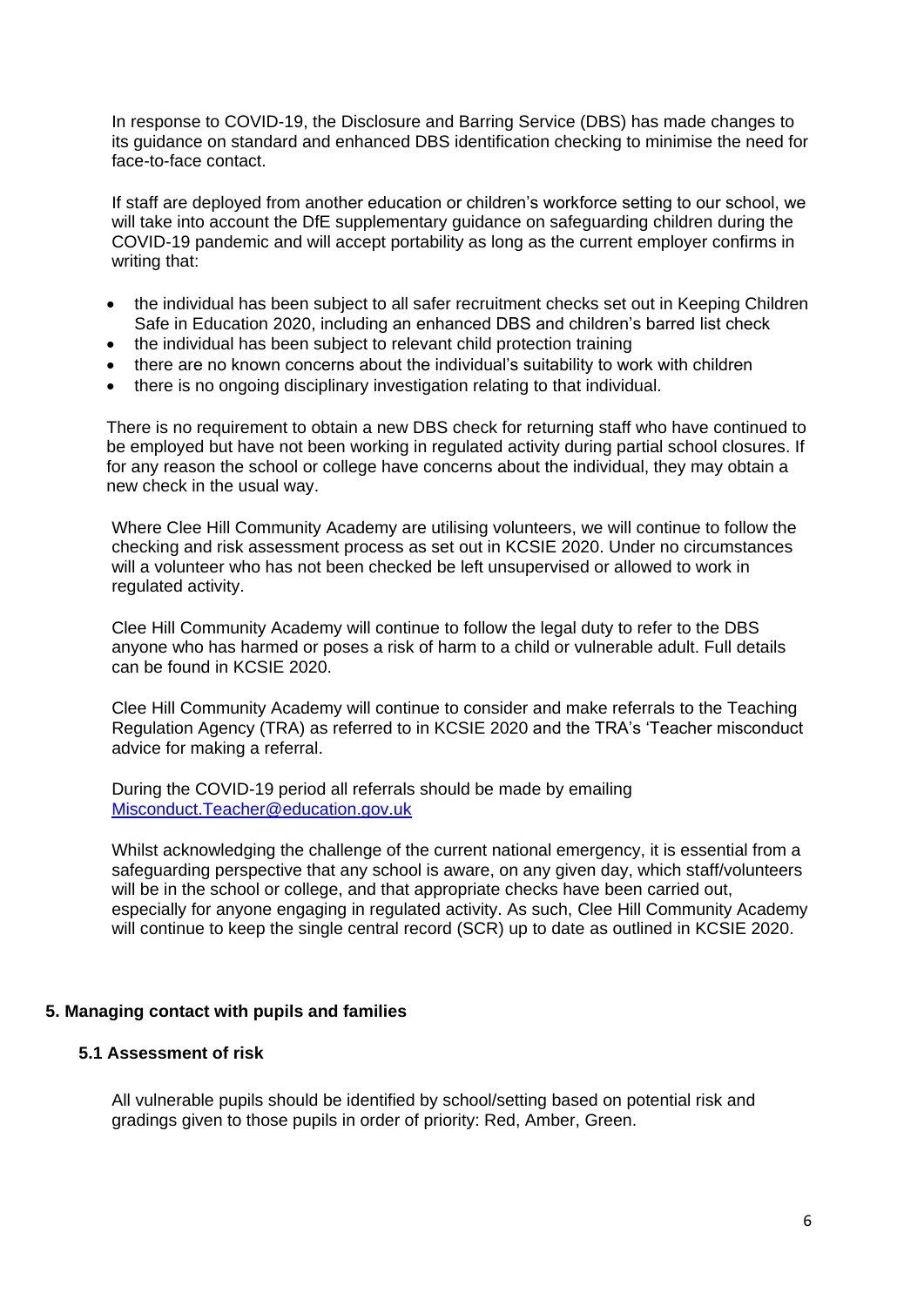Red – most risk of harm or neglect and fewest protective factors (would include those with a child protection plan/LAC/identified as being at risk of Criminal Exploitation/identified as being at risk of exposure to Domestic Abuse within the household) Amber – a moderate risk of harm, but with some protective factors (would include those identified as 'Child in Need'; and those with a social worker) Green– some concerns escalating or unmet needs; or have been red or amber and require monitoring.

These levels would be specific to your school and be based on factors that relate to those pupils within your catchment. You may not have any pupils who fall into the above categories (CP/CIN) but can still be graded using the above flagging system. You may also consider adding your pupils with SEND into these categories.

If a child has an allocated social worker, it is advised that you liaise with that person to ensure that they are aware of whether the child is attending school or not and to agree the level of contact required and how this is carried out.

Pupils can be moved between the categories, depending on the intelligence and information available to your setting. If schools need to close, risk factors may be higher and may warrant a higher grade than usual.

# **5.2 Suggested contact for vulnerable pupils**

## RED (should be offered access to classroom learning in the first instance)

• Daily email or other platforms such as ClassDojo, to all parents/carers to notify them of school updates and provide parents with information to signpost for support,

• plus a twice weekly phone call/virtual contact with parents to ascertain if any further support is required and to ascertain that the pupil is safe. Ideally, this would be undertaken by the Designated Safeguarding Lead but if this is not possible, then a Deputy DSL or member of the Senior Leadership Team would be appropriate.

• (Any information or intelligence to support that a child may be at potential risk, to be reported to the designated social worker)

## AMBER (should be offered access to classroom learning in the first instance)

• Daily email or other platforms such as ClassDojo, to all parents to notify them of school updates and provide parents with information to signpost for support

• plus a weekly phone call to parents to ascertain if any further support is required and that the pupil is safe. Ideally, this would be undertaken by the Designated Safeguarding Lead but if this is not possible, then a Deputy DSL or member of the Senior Leadership Team would be appropriate

• (Any information or intelligence to support that a child may be at potential risk, to be reported to the designated social worker or FPOC)

## GREEN

• Daily email or other platforms such as ClassDojo, to all parents to notify them of school updates and provide parents with information to signpost for support. No further contact required.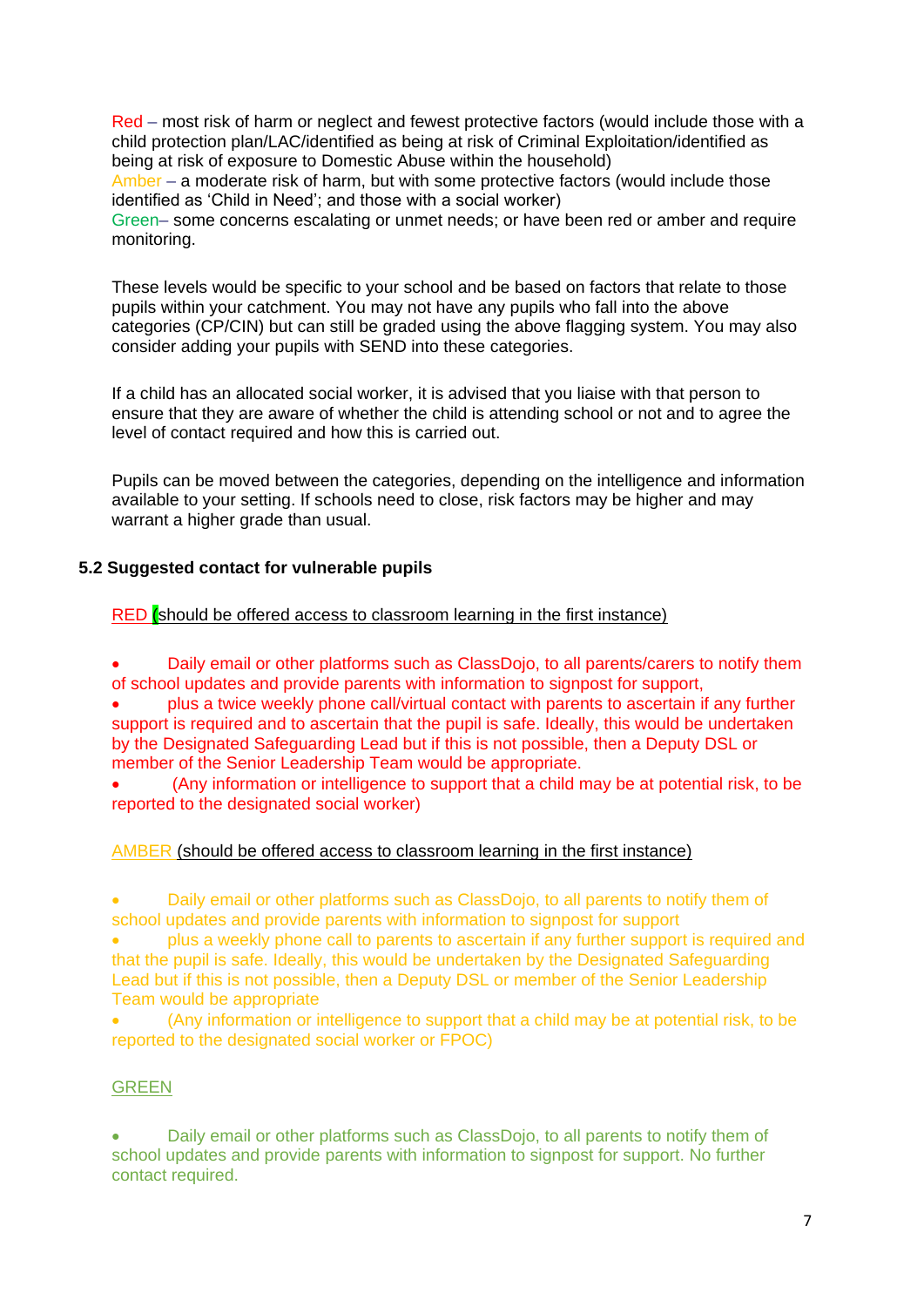Schools may also wish to consider setting up a dedicated email address that is monitored by DSLs so that any can make contact if they have any worries or concerns relating to themselves or others.

#### **5.3 Multi-agency safeguarding arrangements**

For the most vulnerable pupils, staff should attend CP and CIN meetings where possible. These are currently being held remotely. If you are unable to attend, it is vital that a report is submitted.

Strategy meetings also continue to be held and DSLs should undertake their duties in the same way as before, but meetings will be held virtually.

For advice relating to reporting procedures, please refer to your school/setting Child Protection and Safeguarding Policy.

## **5.6 Conducting 'Virtual' contact with children and their families**

#### **All use of technology should continue to be in line with schools' e-safety policies.**

A written record of all contact with vulnerable pupils and their parents/carers should be made and retained in accordance with current regulations. This record should include:

- Any concerns or worries raised by the child (speak directly to them.)
- Any concerns or worries raised by the parent/carer
- Summarise the situation as reported
- Note any actions that need to be undertaken

When contact is made using telephones or social media platforms or apps, where possible, please use school equipment, rather than personal devices.

Please ensure that children and parents/carers are appropriately dressed and in a communal area of their home. No interaction should take place if the child is in a bedroom or bathroom.

Staff should be mindful of confidentiality and, under no circumstances, should they carry out any conversations in the presence of their own family members at home.

Staff should be appropriately dressed following the same dress code that is implemented in their usual workplace.

Staff need to be aware of their surroundings and what can be viewed in their home environment. If possible, they should use the background 'dimming' facility on video links.

In the same way as home visits, if there are concerns around sole contact with a child or parent/carer, schools could consider having joint contact through call conferencing facilities.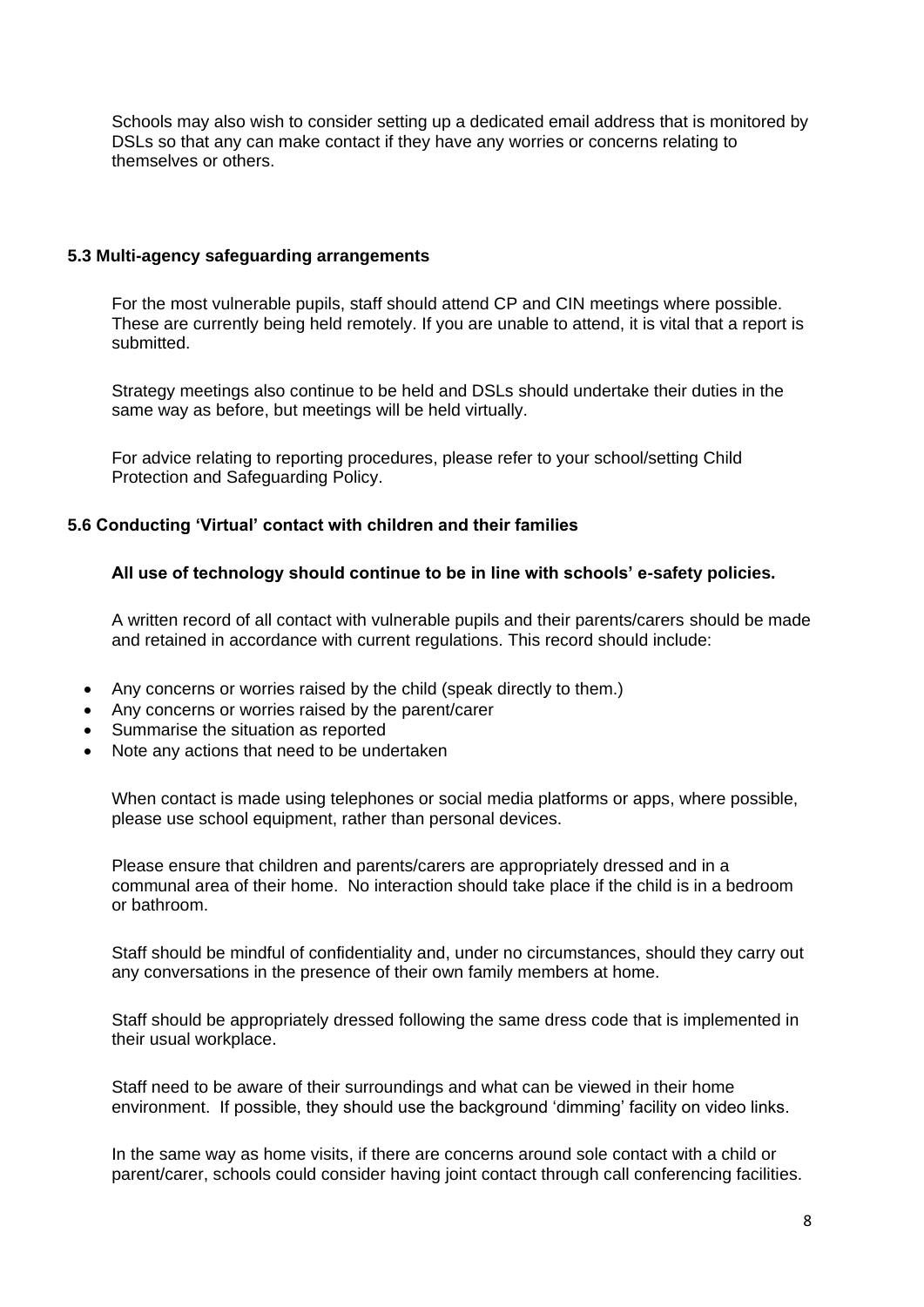### **6. School 'attendance' and engagement**

If a child is expected to attend school but does not arrive, normal procedures should be followed.

If school staff are not able to make contact with the parent/carer, keep trying for the rest of the school day. Follow usual Education Welfare procedures for children not in school and alert the DSL if you are a deputy DSL.

If children are being cared for and educated at home and routine contact is not maintained or a parent/carer does not engage, you should take all reasonable steps to speak to the parent/carer. If this is not successful, please inform the School's assigned Education Welfare Officer who will determine the appropriate intervention to be made in line with EAS procedures.

 Education Welfare Officers will be in regular contact with schools to monitor engagement with distance learning arrangements and to review the attendance of vulnerable children.

 If an individual pupil risk assessment determines that a child should be in school but a parent refuses to send them in, a referral should be made to your EWO.

Schools and colleges should continue to notify social workers where children with a social worker do not attend. They should also continue to follow non -attendance procedures with any parent or carer whose child has been expected to attend and doesn't. To support the above, schools and colleges should take the opportunity when communicating with parents and carers to confirm emergency contact numbers are correct and ask for any additional emergency contact numbers where they are available.

Schools and colleges should resume taking their attendance register from 11<sup>th</sup> January 2021 and continue to complete the online Educational Setting Status form which gives the Department for Education daily updates on how many children and staff are attending.

If you have concerns of significant harm report to the named Social Worker or contact FPOC on 0345 6789021. If you feel the child is at risk of immediate harm report to police. For nonurgent welfare concerns, with parental consent, you can email the MARF to [compass.referrals@shropshire.gov.uk](mailto:compass.referrals@shropshire.gov.uk)

## **7. Online safety in** Clee Hill Community Academy

Clee Hill Community Academy will continue to provide a safe environment, including online. This includes the use of an online filtering system.

Where students are using computers in school, appropriate supervision will be in place.

#### **Children and online safety away from** Clee Hill Community Academy

It is important that all staff who interact with children, including online, continue to look out for signs a child may be at risk. Any such concerns should be dealt with as per the Child Protection & Safeguarding policy and where appropriate referrals should still be made to children's social care and as required, the police.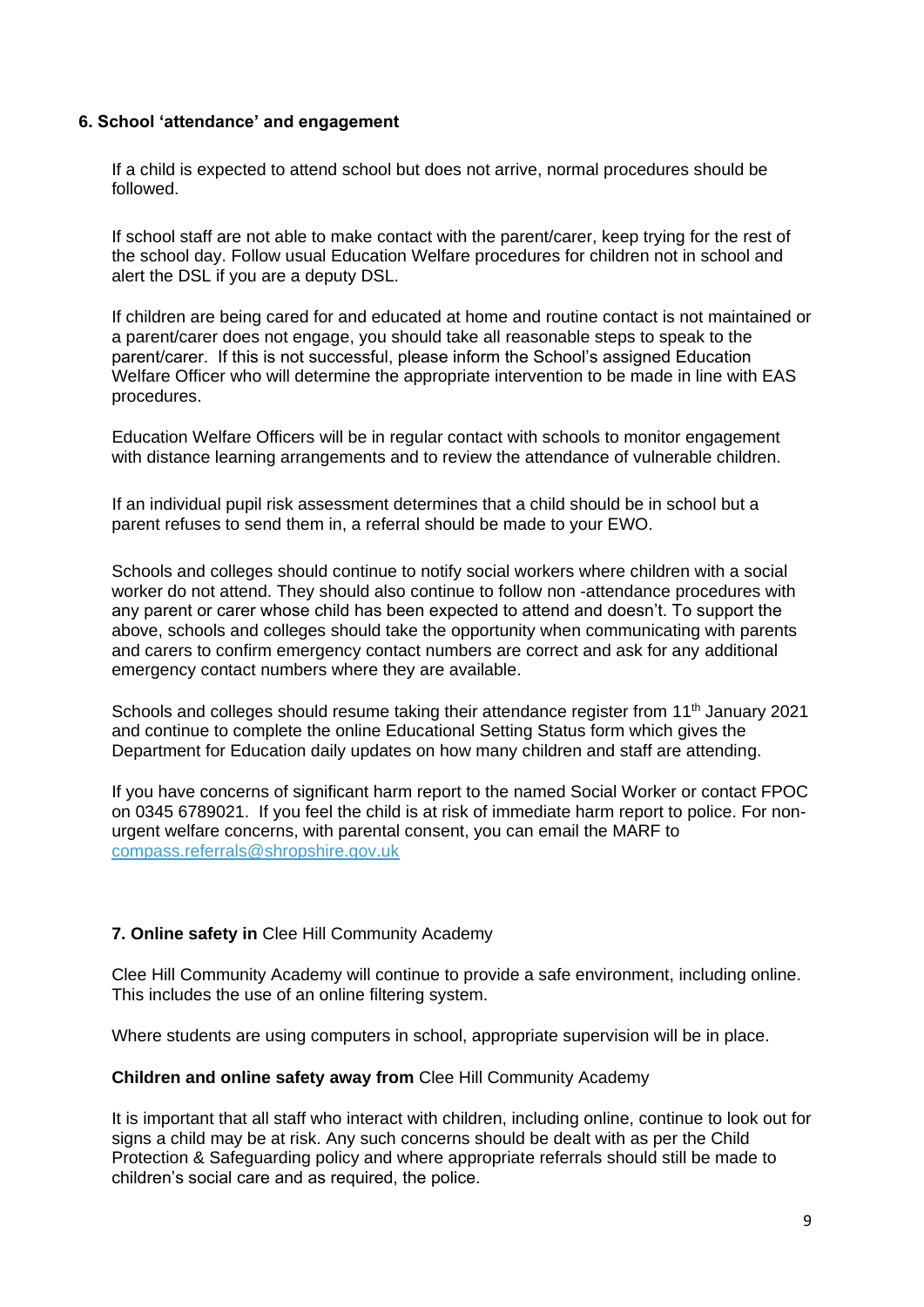Online teaching should follow the same principles as set out in the school's code of conduct.

Clee Hill Community Academy will ensure any use of online learning tools and systems is in line with privacy and data protection/GDPR requirements.

The principles set out in the [guidance for safer working practice for those working with](https://www.saferrecruitmentconsortium.org/)  [children and young people in education settings](https://www.saferrecruitmentconsortium.org/) published by the Safer Recruitment Consortium will be referred to in order to help schools and colleges satisfy themselves that their staff behaviour policies are robust and effective.

There is no expectation that teachers should live stream or provide pre-recorded videos. Schools and colleges should consider the approaches that best suit the needs of their children and staff. Below are some things to consider when delivering virtual lessons, especially where webcams are involved:

- Staff and children must wear suitable clothing, as should anyone else in the household
- Any computers used should be in appropriate areas, for example not bedrooms and if possible, the background should be blurred
- Any live classes should be recorded so that if any issues were to arise, the video can be reviewed
- Live classes should be kept to a reasonable length of time, or the streaming may prevent the family 'getting on' with their day
- Language must be professional and appropriate, including any family members in the background
- Staff must only use platforms specified by senior managers and approved by our IT network manager/provider to communicate with pupils
- Staff should record, the length, time, date and attendance of any sessions held.

Staff will only use work email addresses to communicate with others for professional communications. They will use established portals for sharing work and communicating, for example, ClassDoJo and Show my Homework (personalise here).

As more children return it will be important that schools and colleges continue to provide a safe online environment for those who remain at home. (Give examples of how you are doing this e.g. NSPCC updates being sent to parents; newsletter being sent via online platform to remind parents to monitor children's online usage etc ).

We signpost parents/carers to the following websites for advice and guidance. (Please add to or delete those that you do not use):

- [Thinkuknow](http://www.thinkuknow.co.uk/)
- [Parent info](https://parentinfo.org/)
- [Childnet](https://www.childnet.com/parents-and-carers/parent-and-carer-toolkit)
- [Internet Matters](https://www.internetmatters.org/?gclid=EAIaIQobChMIktuA5LWK2wIVRYXVCh2afg2aEAAYASAAEgIJ5vD_BwE)
- [Net-aware](https://www.net-aware.org.uk/)
- **[Let's Talk About It](https://www.ltai.info/staying-safe-online/)**
- [UK Safer Internet Centre](https://www.saferinternet.org.uk/advice-centre/parents-and-carers)
- [support for parents and carers to keep children safe from online harms](https://www.gov.uk/government/publications/coronavirus-covid-19-keeping-children-safe-online/coronavirus-covid-19-support-for-parents-and-carers-to-keep-children-safe-online)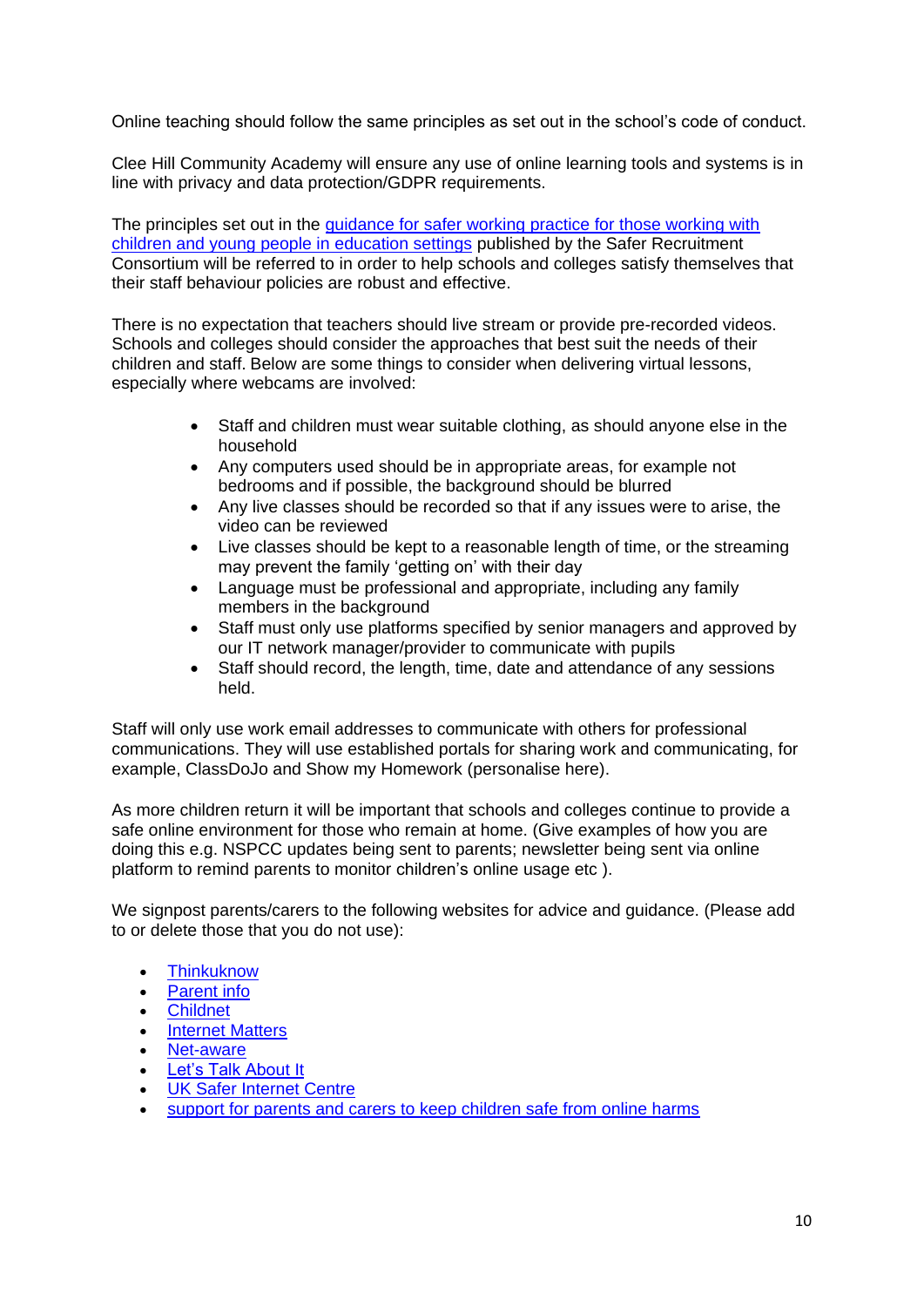You may also want to give examples of websites that you are using to support your governing body/proprietors to assure themselves that any new arrangements continue to effectively safeguard children online e.g.

[UK Council for Internet Safety](https://www.gov.uk/government/publications/online-safety-in-schools-and-colleges-questions-from-the-governing-board) [vulnerable children in a digital world-report](https://www.internetmatters.org/about-us/vulnerable-children-in-a-digital-world-report/) UK Safer [Internet Centre's professional online safety helpline](https://www.saferinternet.org.uk/helpline/professionals-online-safety-helpline) [NSPCC Learning website.](https://learning.nspcc.org.uk/)

Schools and colleges should consider who in their institution has the technical knowledge to maintain safe IT arrangements. Schools and colleges should also consider what their contingency arrangements are if their IT staff become unavailable.

#### **8. Supporting children in school (you can reference the risk assessments that you will completing for Health and Safety here)**

Clee Hill Community Academy is committed to ensuring the safety and well-being of all its students.

Clee Hill Community Academy will continue to be a safe space for all children to attend and flourish. The Headteacher will ensure that appropriate staff are on site and staff-to-pupil ratios are appropriate, to maximise safety.

Clee Hill Community Academy will refer to the Government guidance for education and childcare settings on how to implement social distancing and continue to follow the advice from Public Health England on handwashing and other measures to limit the risk of spread of COVID19.

Clee Hill Community Academy will ensure that where we care for children of critical workers and vulnerable children on site, we ensure appropriate support is in place for them. This will be bespoke to each child and recorded on the child's safeguarding file.

Clee Hill Community Academy will update the current Behaviour policy with an addendum for use during the arrangements for education of students in school during the Covid-19 partial school closures. It is to be used in conjunction with, and read alongside, the Behaviour Policy, Anti-Bullying Policy, E-Safety Policy and Peer-on-Peer Abuse Policy. (A suggested template provided by Shropshire Education Access Service has been circulated for your consideration)

## **9.Peer-on-peer Abuse**

Clee Hill Community Academy recognises that during the closure a revised process may be required for managing any report of such abuse and supporting victims**.** 

Where a school receives a report of peer on peer abuse, they will follow the principles as set out in part 5 of KCSIE and of those outlined within the Child Protection & Safeguarding policy.

The school will listen and work with the young person, parents/carers and any multi-agency partners required to ensure the safety and security of that young person.